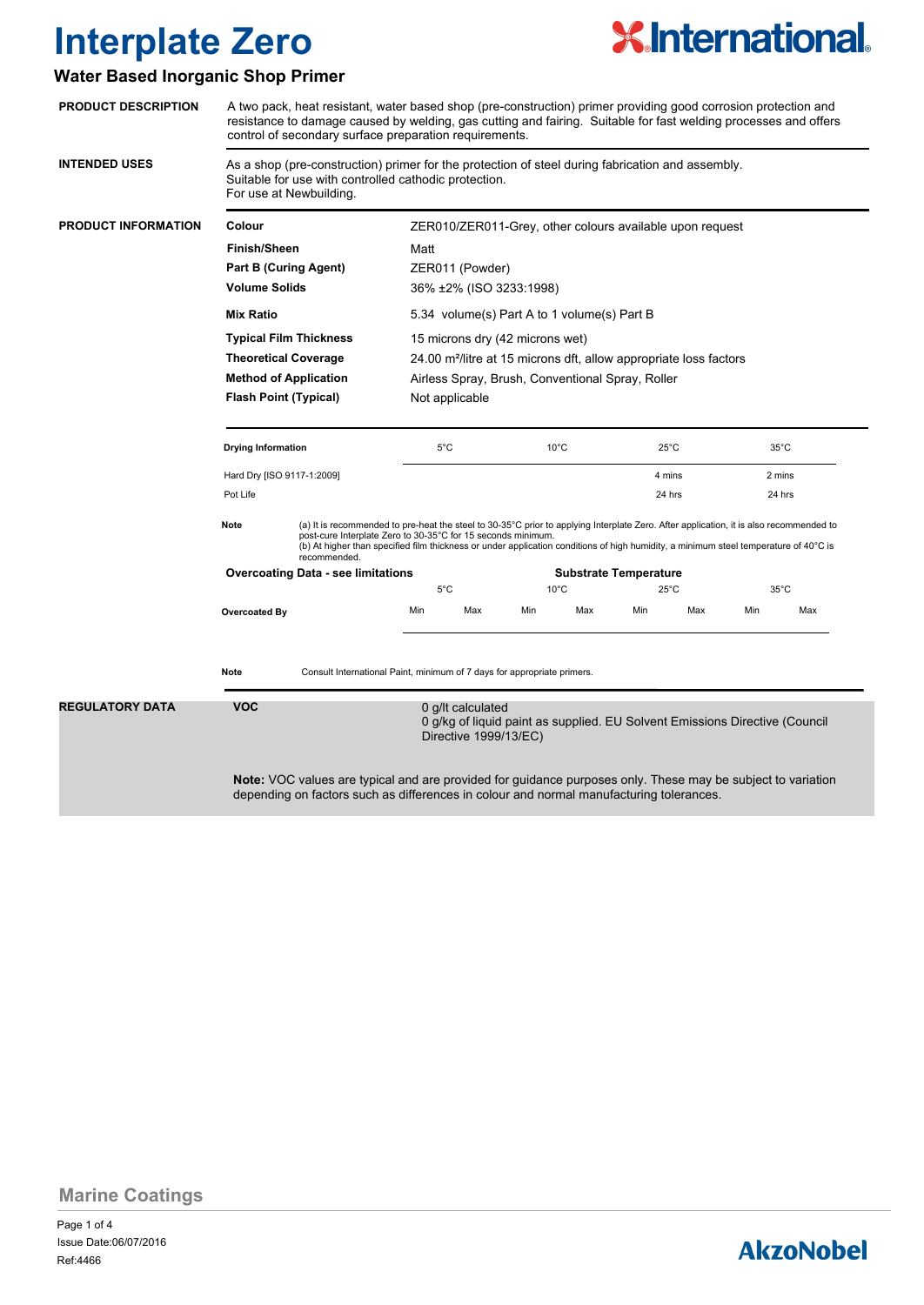

#### **Water Based Inorganic Shop Primer**

| <b>CERTIFICATION</b>                       | When used as part of an approved scheme, this material has the following certification:                                                                                                                                                                                                                                                                  |  |  |  |  |  |
|--------------------------------------------|----------------------------------------------------------------------------------------------------------------------------------------------------------------------------------------------------------------------------------------------------------------------------------------------------------------------------------------------------------|--|--|--|--|--|
|                                            | • Weld Quality - Approval of Prefabrication Primers (LR)<br>• Weld Quality - Shop Primers for Corrosion Protection of Steel Plates and Structures (DNV)<br>• Fire Resistance - Surface Spread of Flame (Exova Warringtonfire)<br>• Fire Resistance - Smoke & Toxicity (Exova Warringtonfire)<br>• Fire Resistance - Marine Equipment Directive compliant |  |  |  |  |  |
|                                            | Consult your International Paint representative for details.                                                                                                                                                                                                                                                                                             |  |  |  |  |  |
| <b>SYSTEMS AND</b><br><b>COMPATIBILITY</b> | Consult your International Paint representative for the system best suited for the surfaces to be protected.                                                                                                                                                                                                                                             |  |  |  |  |  |
| <b>SURFACE PREPARATIONS</b>                | Use in accordance with the standard Worldwide Marine Specifications.<br>All surfaces to be coated should be clean, dry and free from contamination.<br>High pressure fresh water wash or fresh water wash, as appropriate, and remove all oil or grease, soluble<br>contaminants and other foreign matter in accordance with SSPC-SP1 solvent cleaning.  |  |  |  |  |  |
|                                            | <b>NEWBUILDING</b><br>Shop primers should be applied using automatic blasting/spraying equipment.<br>Blast to a minimum of Sa2 <sup>1/2</sup> (ISO 8501-1:2007).<br>Consult your International Paint representative for specific recommended abrasives and surface profiles.                                                                             |  |  |  |  |  |
|                                            | Apply Interplate Zero before oxidation occurs. If oxidation does occur the entire oxidised area should be reblasted to<br>the standard specified above.<br>Ensure that the area is clean and dry prior to application of Interplate Zero.                                                                                                                |  |  |  |  |  |
|                                            | Consult your International Paint representative for specific recommendations.<br><b>NOTE</b><br>For use in Marine situations in North America, the following surface preparation standards can be used:<br>SSPC-SP10 in place of Sa21/2 (ISO 8501-1:2007)                                                                                                |  |  |  |  |  |

**Marine Coatings**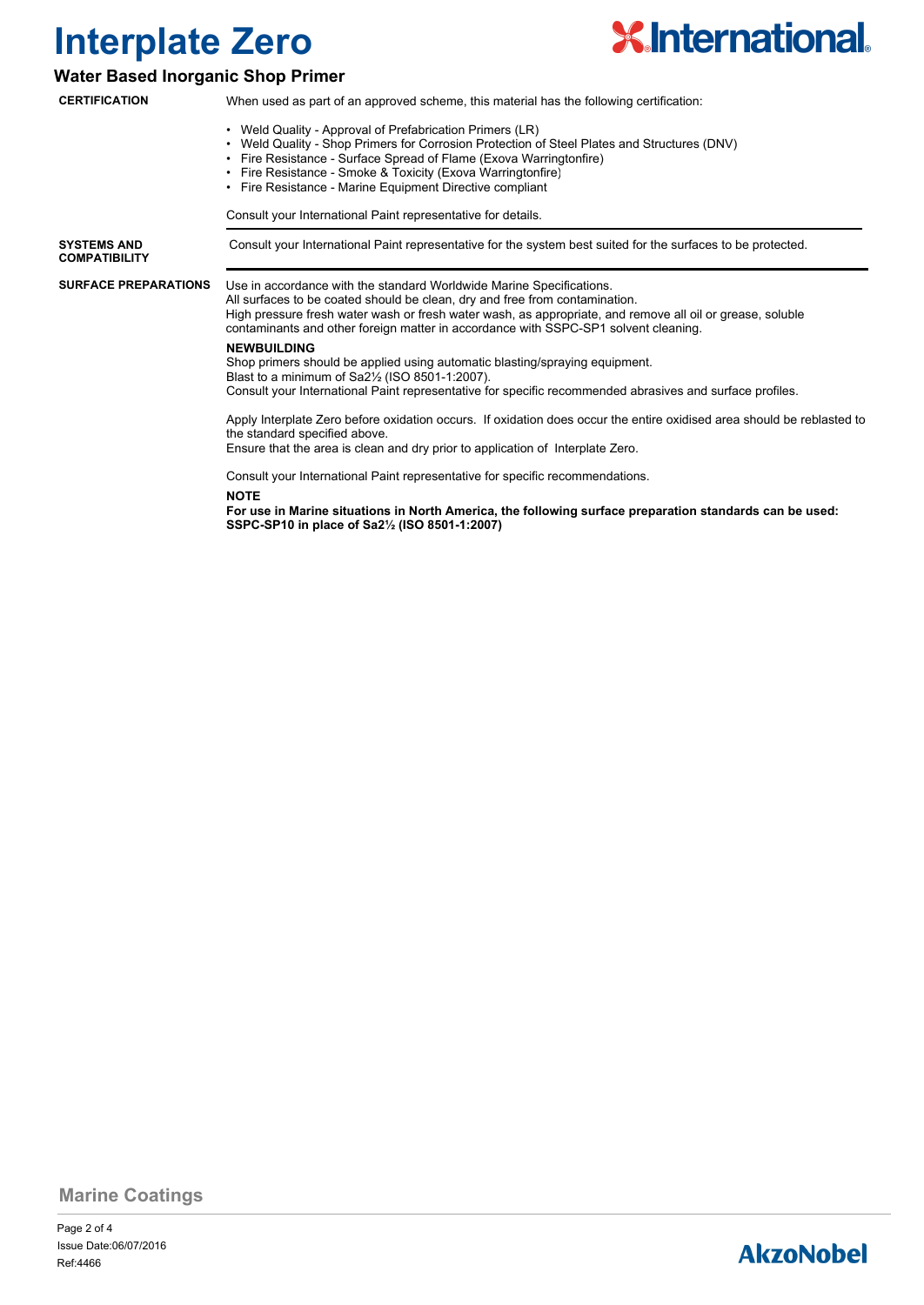

#### **Water Based Inorganic Shop Primer**

| <b>APPLICATION</b>                |                                                                                                                                                                                                                                                                                                                                                                                                                                                                                                                                                                                                                                                                                                                                                                                                                                                                                                                                                                                                                                           |  |  |  |
|-----------------------------------|-------------------------------------------------------------------------------------------------------------------------------------------------------------------------------------------------------------------------------------------------------------------------------------------------------------------------------------------------------------------------------------------------------------------------------------------------------------------------------------------------------------------------------------------------------------------------------------------------------------------------------------------------------------------------------------------------------------------------------------------------------------------------------------------------------------------------------------------------------------------------------------------------------------------------------------------------------------------------------------------------------------------------------------------|--|--|--|
| <b>Mixing</b>                     | Material is supplied in 2 separate containers as a unit. Always mix a complete unit in the proportions<br>supplied. Agitate the binder (Part A) with a power agitator then slowly add the powder (Part B) whilst continuing<br>agitating. Where product is supplied as a 17.8 litre unit it will be necessary to transfer Part A to a separate suitable<br>container prior to adding Part B.Allow to mix for at least 5 minutes, sieve through a 30-60 mesh screen before<br>use. Continue stirring during use.<br>Always add Powder to Binder.                                                                                                                                                                                                                                                                                                                                                                                                                                                                                           |  |  |  |
| <b>Thinner</b>                    | Not recommended. Consult your International Paint representative.                                                                                                                                                                                                                                                                                                                                                                                                                                                                                                                                                                                                                                                                                                                                                                                                                                                                                                                                                                         |  |  |  |
| <b>Airless Spray</b>              | Recommended<br>Tip Range 0.38-0.58 mm (15-23 thou)<br>Total output fluid pressure at spray tip not less than 60 - 100 kg/cm <sup>2</sup> (850 - 1420 p.s.i.)                                                                                                                                                                                                                                                                                                                                                                                                                                                                                                                                                                                                                                                                                                                                                                                                                                                                              |  |  |  |
| <b>Conventional Spray</b>         | Recommended.                                                                                                                                                                                                                                                                                                                                                                                                                                                                                                                                                                                                                                                                                                                                                                                                                                                                                                                                                                                                                              |  |  |  |
| <b>Brush</b>                      | Application by brush is recommended for small areas only. Multiple coats may be required to achieve specified film<br>thickness.                                                                                                                                                                                                                                                                                                                                                                                                                                                                                                                                                                                                                                                                                                                                                                                                                                                                                                          |  |  |  |
| Roller                            | Application by roller is recommended for small areas only. Multiple coats may be required to achieve specified film<br>thickness.                                                                                                                                                                                                                                                                                                                                                                                                                                                                                                                                                                                                                                                                                                                                                                                                                                                                                                         |  |  |  |
| <b>Cleaner</b>                    | Potable Water.                                                                                                                                                                                                                                                                                                                                                                                                                                                                                                                                                                                                                                                                                                                                                                                                                                                                                                                                                                                                                            |  |  |  |
| <b>Work Stoppages and Cleanup</b> | Do not allow material to remain in hoses, gun or spray equipment. Thoroughly flush all equipment with potable<br>water. Once units of paint have been mixed they should not be resealed and it is advised that after prolonged<br>stoppages work recommences with freshly mixed units, to ensure that the potlife has not been exceeded.<br>Clean all equipment immediately after use with water. Spray equipment requires flushing with water. It is good<br>working practice to periodically flush out spray equipment during the course of the working day. Frequency will<br>depend upon factors such as amount sprayed, temperature and elapsed time including work stoppages. Monitor<br>material condition. All surplus materials and empty containers should be disposed of in accordance with<br>appropriate regional regulations/legislation.                                                                                                                                                                                   |  |  |  |
| Welding                           | <b>Hot Work</b><br>In the event welding or flame cutting or fairing is performed on metal coated with this product, dust and fumes will<br>be emitted which will require the use of appropriate personal protective equipment and adequate local exhaust<br>ventilation. In North America do so in accordance with instruction in ANSI/ASC Z49.1 "Safety in Welding and<br>Cutting."                                                                                                                                                                                                                                                                                                                                                                                                                                                                                                                                                                                                                                                      |  |  |  |
| <b>SAFETY</b>                     | All work involving the application and use of this product should be performed in compliance with all<br>relevant national Health, Safety & Environmental standards and regulations.                                                                                                                                                                                                                                                                                                                                                                                                                                                                                                                                                                                                                                                                                                                                                                                                                                                      |  |  |  |
|                                   | Prior to use, obtain, consult and follow the Material Safety Data Sheet for this product concerning health<br>and safety information. Read and follow all precautionary notices on the Material Safety Data Sheet and<br>container labels. If you do not fully understand these warnings and instructions or if you can not strictly<br>comply with them, do not use this product. Proper ventilation and protective measures must be provided<br>during application and drying to keep solvent vapour concentrations within safe limits and to protect<br>against toxic or oxygen deficient hazards. Take precautions to avoid skin and eye contact (ie. gloves,<br>goggles, face masks, barrier creams etc.) Actual safety measures are dependant on application methods<br>and work environment.<br><b>EMERGENCY CONTACT NUMBERS:</b><br>USA/Canada - Medical Advisory Number 1-800-854-6813<br>Europe - Contact (44) 191 4696111. For advice to Doctors & Hospitals only contact (44) 207 6359191<br>R.O.W. - Contact Regional Office |  |  |  |

**Marine Coatings**